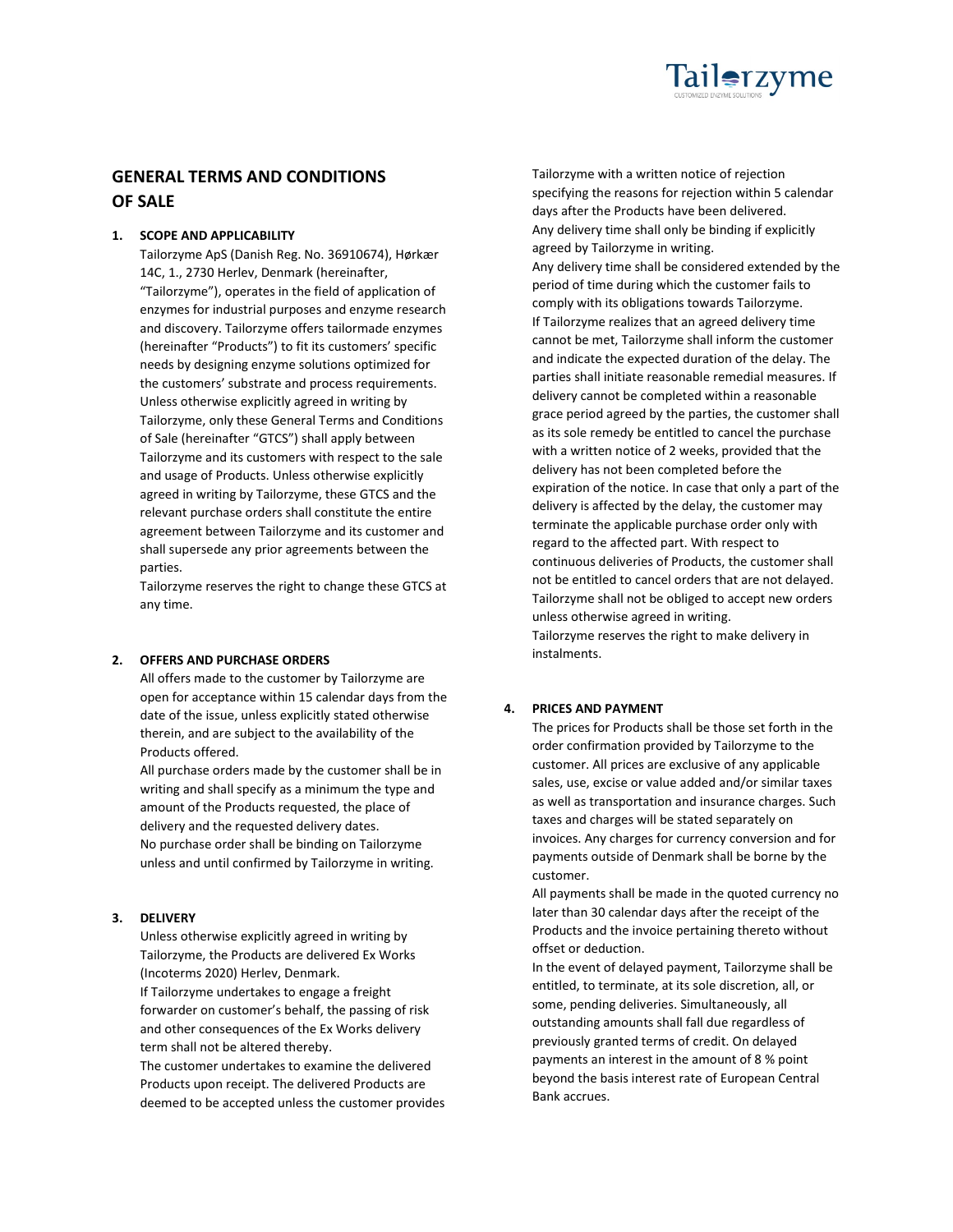

### **5. INTELLECTUAL PROPERTY RIGHTS**

Tailorzyme retains all intellectual property rights to the Products as well as to any patent or trade mark therein, any improvement thereof, and to any invention, technology, concept, technique, process, design, know-how, method or other technological advancement or improvement incorporated therein or related to the Products.

Nothing in these GTCS shall constitute or imply any transfer of, or grant of license to, any intellectual property right which Tailorzyme may have, unless agreed explicitly in writing by Tailorzyme.

### **6. WARRANTY**

Unless otherwise stated in writing, Tailorzyme warrants that upon delivery and for a period of 12 months from the date of production, the Products will conform in all material respects to specifications agreed in writing for such Products and will be free from material defects in workmanship, material and design under normal use.

Tailorzyme makes no other warranty, express or implied, with respect to Products delivered hereunder, except what is stated in this clause of the GTCS. For the avoidance of doubt, Tailorzyme makes no warranty with respect to the merchantability of Products delivered hereunder or their suitability or fitness for any particular purpose.

The warranty does not cover damage resulting from misuse, negligent handling, lack of reasonable maintenance and care, accident, exposure, improper storage, use with incompatible products, materials or processes or abuse on the part of the customer or any third party.

With respect to Products that do not conform to the warranty, Tailorzyme's liability is limited, at Tailorzyme's discretion, to either (i) replacement on same delivery conditions of the non-conforming Products with conforming ones, (ii) modifying the non-conforming Products to make them conforming, or (iii) refunding the purchase price for the delivered Products, provided, however, that such Products must be returned to Tailorzyme, along with acceptable evidence of purchase, within 14 calendar days after the customer has discovered the lack of conformity. Tailorzyme shall have no other obligations towards the customer with regard to any Products that do not conform to the warranty beside what is stated in this clause of the GTCS.

# **7. GENERAL LIMITATIONS OF LIABILITY**

In no event shall Tailorzyme be held liable for any liability, loss or damage arising, directly or indirectly, from the use of Products or for any special, punitive, incidental, indirect, exemplary or consequential losses or damages, including but not limited to loss of opportunity, use, income, profit, reputation or customers, interrupted operation, loss of data, injury, removal and/or reinstallation costs. Further, Tailorzyme shall not be held liable if the Products fail to produce required or expected results, nor for costs defrayed in vain, nor if the Products fail to comply with customer's or a third-party's goods, products, designs, inventions, processes, appliances, machines and the like.

Tailorzyme shall not be liable for any claims based on Tailorzyme's compliance with customer's specifications or instructions or modification or alteration of any Products by parties other than Tailorzyme.

For the avoidance of doubt, Tailorzyme disclaims any liability for the quality and safety of customer's products in which Products are used.

Tailorzyme's aggregate liability whether in contract, warranty, tort or otherwise, arising out of, connected with, or resulting from the performance or nonperformance of any agreement shall in no event exceed the price paid by the customer to Tailorzyme for the Products giving rise to such claim. Further, Tailorzyme shall not be held liable for any loss or damages unless a written request for compensation is made within 12 months after the delivery of the Products to which the liability relates.

# **8. INFRINGEMENT OF THIRD PARTY'S RIGHTS**

In the event of a third party's claim against the customer because of a breach of said third party's alleged intellectual property rights in the Products (hereinafter, "Claim"), the customer shall immediately notify Tailorzyme in writing of any such Claim or and provide the entire necessary information and reasonable assistance to Tailorzyme. In any event, Tailorzyme shall have the sole control and authority over the defense or settlement of such Claim.

In the event of a Claim, Tailorzyme shall at its discretion and expense either (i) procure for the customer the right to continue using the Products, (ii) replace the Products with non-infringing ones, (iii) modify the Products to make them non-infringing, or